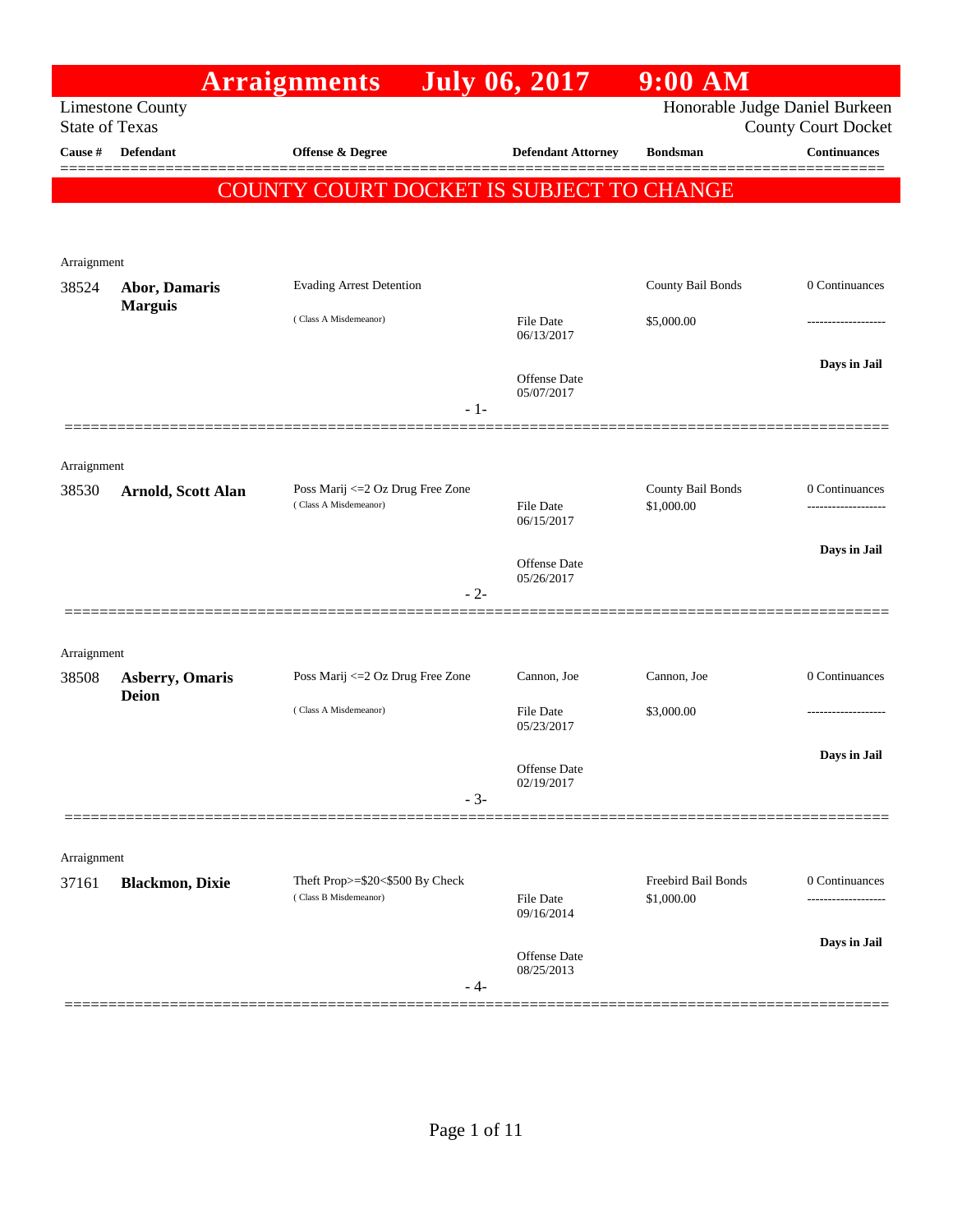|                       |                                            | <b>Arraignments</b>                                  |       | <b>July 06, 2017</b>              | 9:00 AM           |                                                              |
|-----------------------|--------------------------------------------|------------------------------------------------------|-------|-----------------------------------|-------------------|--------------------------------------------------------------|
| <b>State of Texas</b> | <b>Limestone County</b>                    |                                                      |       |                                   |                   | Honorable Judge Daniel Burkeen<br><b>County Court Docket</b> |
| Cause #               | <b>Defendant</b>                           | <b>Offense &amp; Degree</b>                          |       | <b>Defendant Attorney</b>         | <b>Bondsman</b>   | <b>Continuances</b>                                          |
|                       |                                            | COUNTY COURT DOCKET IS SUBJECT TO CHANGE             |       |                                   |                   |                                                              |
|                       |                                            |                                                      |       |                                   |                   |                                                              |
| Arraignment           |                                            |                                                      |       |                                   |                   |                                                              |
| 38537                 | Cantu, Ryan Lee                            | Poss Cs Pg $3 < 28g$                                 |       | Reed, Justin                      | County Bail Bonds | 0 Continuances                                               |
|                       |                                            | (Class A Misdemeanor)                                |       | <b>File Date</b><br>06/16/2017    | \$3,000.00        |                                                              |
|                       |                                            |                                                      |       |                                   |                   | Days in Jail                                                 |
|                       |                                            |                                                      |       | <b>Offense Date</b><br>05/06/2017 |                   |                                                              |
|                       |                                            |                                                      | $-5-$ |                                   |                   |                                                              |
| Arraignment           |                                            |                                                      |       |                                   |                   |                                                              |
| 38538                 | Cantu, Ryan Lee                            | Poss Marij <2oz                                      |       | Reed, Justin                      | County Bail Bonds | 0 Continuances                                               |
|                       |                                            | (Class B Misdemeanor)                                |       | <b>File Date</b><br>06/16/2017    | \$2,000.00        | ------------------                                           |
|                       |                                            |                                                      |       | <b>Offense Date</b>               |                   | Days in Jail                                                 |
|                       |                                            |                                                      | $-6-$ | 05/06/2017                        |                   |                                                              |
|                       |                                            |                                                      |       |                                   |                   |                                                              |
| Arraignment           |                                            |                                                      |       |                                   |                   |                                                              |
| 38529                 | <b>Churnesky, Tommy</b>                    | Poss Marij <2oz                                      |       |                                   | County Bail Bonds | 0 Continuances                                               |
|                       | George                                     | (Class B Misdemeanor)                                |       | <b>File Date</b>                  | \$2,500.00        |                                                              |
|                       |                                            |                                                      |       | 06/15/2017                        |                   |                                                              |
|                       |                                            |                                                      |       | <b>Offense Date</b>               |                   | Days in Jail                                                 |
|                       |                                            |                                                      | $-7-$ | 05/10/2017                        |                   |                                                              |
|                       |                                            |                                                      |       |                                   |                   |                                                              |
| Arraignment           |                                            |                                                      |       |                                   |                   |                                                              |
| 38540                 | <b>Clayton, Michael</b><br><b>Dezerick</b> | <b>Assault Causes Bodily Injury Family</b><br>Member |       |                                   | County Bail Bonds | 0 Continuances                                               |
|                       |                                            | (Class A Misdemeanor)                                |       | <b>File Date</b><br>06/20/2017    | \$3,000.00        |                                                              |
|                       |                                            |                                                      |       |                                   |                   | Days in Jail                                                 |
|                       |                                            |                                                      | $-8-$ | Offense Date<br>05/06/2017        |                   |                                                              |
|                       |                                            |                                                      |       |                                   |                   |                                                              |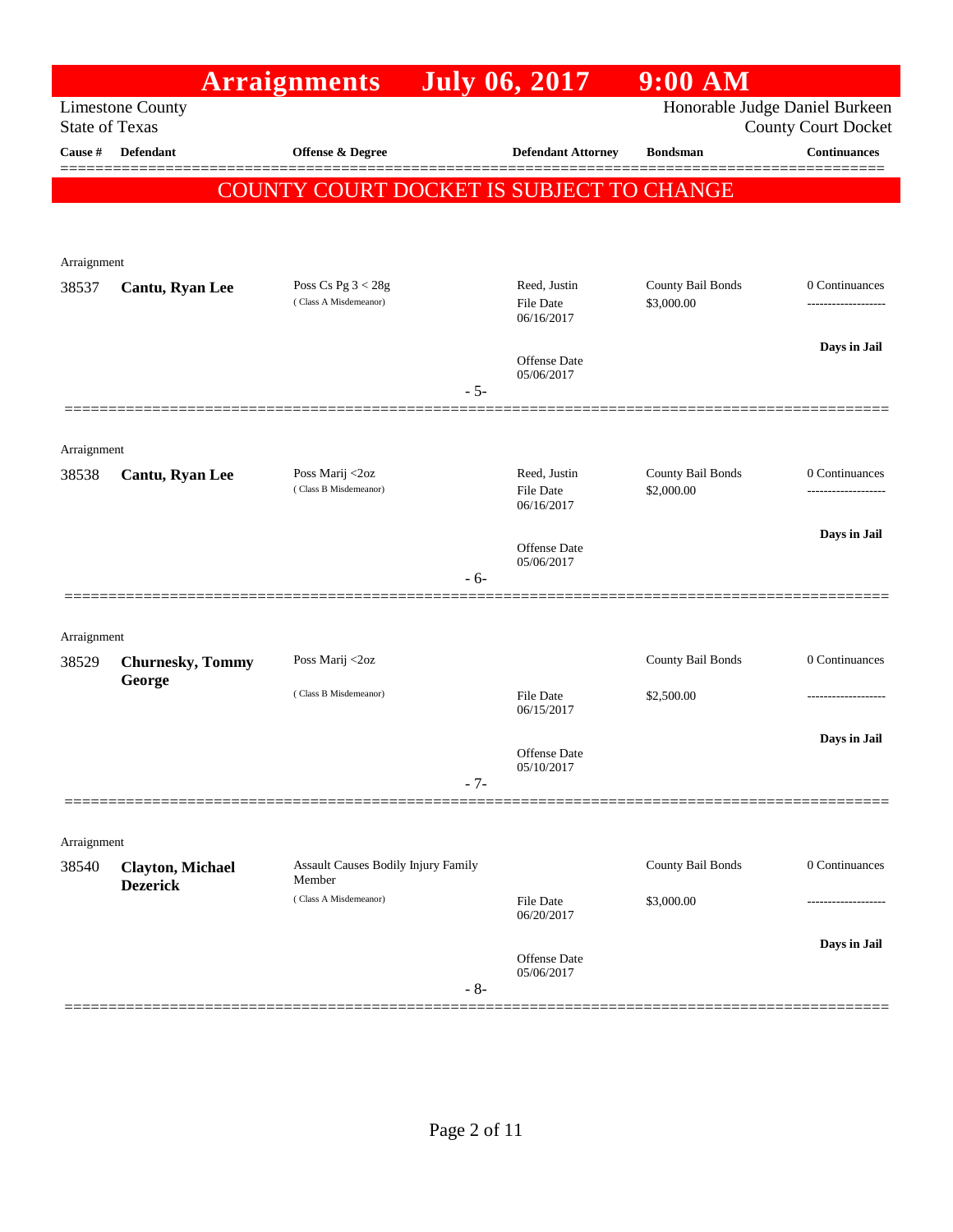|                       |                           | <b>Arraignments</b>                      |        | <b>July 06, 2017</b>            | $9:00$ AM                      |                                      |
|-----------------------|---------------------------|------------------------------------------|--------|---------------------------------|--------------------------------|--------------------------------------|
| <b>State of Texas</b> | <b>Limestone County</b>   |                                          |        |                                 | Honorable Judge Daniel Burkeen | <b>County Court Docket</b>           |
| Cause #               | <b>Defendant</b>          | <b>Offense &amp; Degree</b>              |        | <b>Defendant Attorney</b>       | <b>Bondsman</b>                | <b>Continuances</b>                  |
|                       |                           |                                          |        |                                 |                                |                                      |
|                       |                           | COUNTY COURT DOCKET IS SUBJECT TO CHANGE |        |                                 |                                |                                      |
|                       |                           |                                          |        |                                 |                                |                                      |
| Arraignment           |                           |                                          |        |                                 |                                |                                      |
| 38518                 | <b>Cooper, Wilmer Ray</b> | Poss Marij <2oz<br>(Class B Misdemeanor) |        | Cannon, Joe<br><b>File Date</b> | Cannon, Joe<br>\$2,000.00      | 1 Continuances<br>------------------ |
|                       |                           |                                          |        | 05/31/2017                      |                                |                                      |
|                       |                           |                                          |        | Offense Date                    |                                | Days in Jail                         |
|                       |                           |                                          | $-9-$  | 06/03/2016                      |                                |                                      |
|                       |                           |                                          |        |                                 |                                |                                      |
| Arraignment           |                           |                                          |        |                                 |                                |                                      |
| 38522                 | Crabtree, Evelyn          | Theft Prop <\$100 W/Prev Convic          |        |                                 | County Bail Bonds              | 0 Continuances                       |
|                       | <b>Darlene</b>            | (Class B Misdemeanor)                    |        | <b>File Date</b>                | \$2,000.00                     |                                      |
|                       |                           |                                          |        | 06/09/2017                      |                                |                                      |
|                       |                           |                                          |        | Offense Date                    |                                | Days in Jail                         |
|                       |                           |                                          | $-10-$ | 05/01/2017                      |                                |                                      |
|                       |                           |                                          |        |                                 |                                |                                      |
| Arraignment           |                           |                                          |        |                                 |                                |                                      |
| 38552                 | <b>Daniels</b> , Demontie | Poss Marij <2oz<br>(Class B Misdemeanor) |        |                                 | County Bail Bonds              | 0 Continuances                       |
|                       |                           |                                          |        | <b>File Date</b><br>06/22/2017  | \$1,500.00                     | -------------------                  |
|                       |                           |                                          |        | Offense Date                    |                                | Days in Jail                         |
|                       |                           |                                          |        | 05/28/2017                      |                                |                                      |
|                       |                           |                                          | $-11-$ |                                 |                                |                                      |
|                       |                           |                                          |        |                                 |                                |                                      |
| Arraignment<br>38531  | Ellison, Nicholas Ryan    | Terroristic Threat Against Public        |        |                                 | Freebird Bail Bonds            | 0 Continuances                       |
|                       |                           | Servant<br>(Class A Misdemeanor)         |        | File Date                       | \$3,000.00                     | .                                    |
|                       |                           |                                          |        | 06/15/2017                      |                                |                                      |
|                       |                           |                                          |        | Offense Date                    |                                | Days in Jail                         |
|                       |                           |                                          | $-12-$ | 06/04/2017                      |                                |                                      |
|                       |                           |                                          |        |                                 |                                |                                      |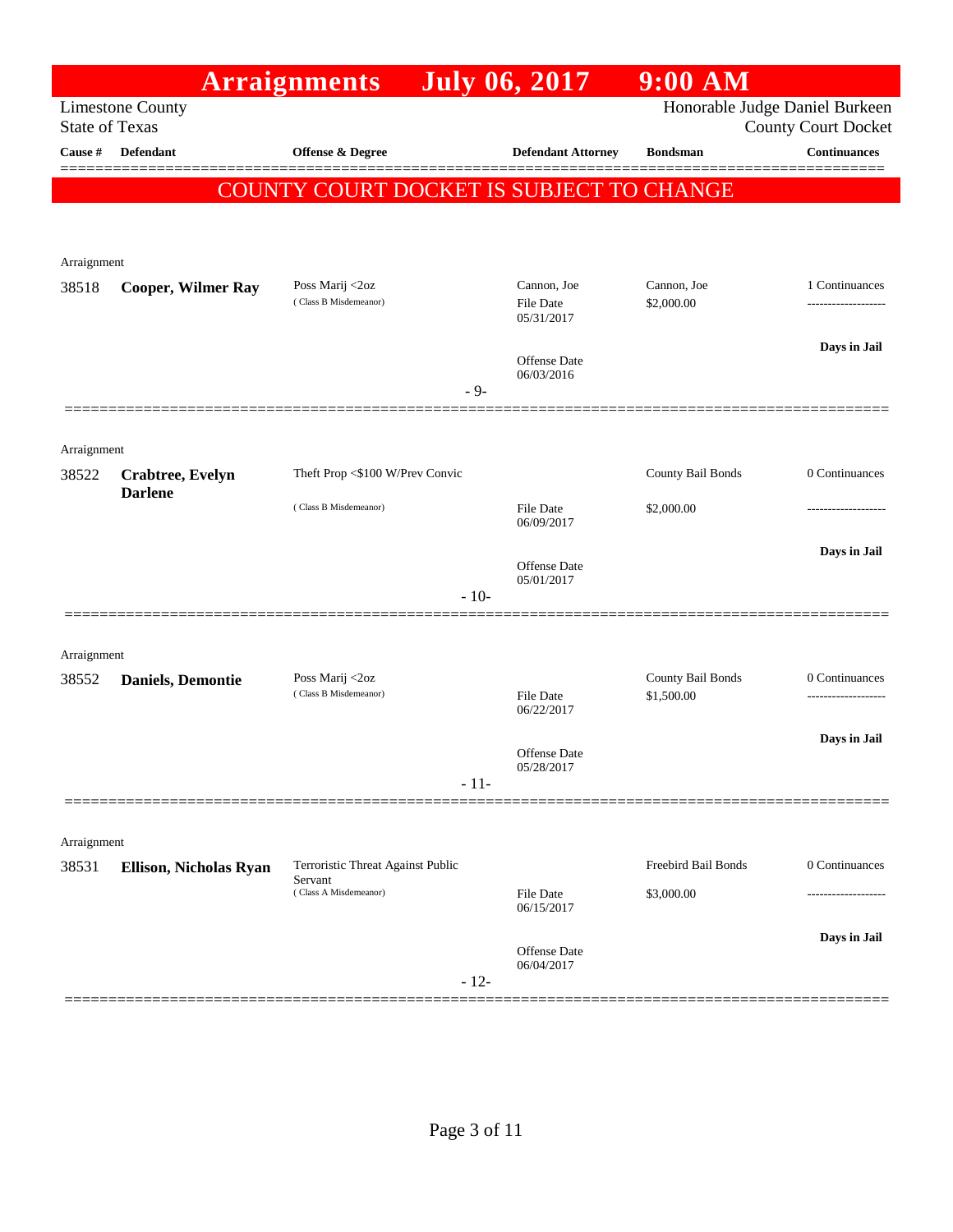|                                  |                                 | <b>Arraignments</b>                                  | <b>July 06, 2017</b>              | $9:00$ AM         |                                                   |
|----------------------------------|---------------------------------|------------------------------------------------------|-----------------------------------|-------------------|---------------------------------------------------|
|                                  | <b>Limestone County</b>         |                                                      |                                   |                   | Honorable Judge Daniel Burkeen                    |
| <b>State of Texas</b><br>Cause # | <b>Defendant</b>                | <b>Offense &amp; Degree</b>                          | <b>Defendant Attorney</b>         | <b>Bondsman</b>   | <b>County Court Docket</b><br><b>Continuances</b> |
|                                  |                                 |                                                      |                                   |                   |                                                   |
|                                  |                                 | COUNTY COURT DOCKET IS SUBJECT TO CHANGE             |                                   |                   |                                                   |
|                                  |                                 |                                                      |                                   |                   |                                                   |
| Arraignment                      |                                 |                                                      |                                   |                   |                                                   |
| 38527                            | <b>Frazier, Mark Curtis</b>     | Poss Marij <2oz                                      |                                   | County Bail Bonds | 0 Continuances                                    |
|                                  |                                 | (Class B Misdemeanor)                                | <b>File Date</b><br>06/15/2017    | \$2,000.00        |                                                   |
|                                  |                                 |                                                      |                                   |                   | Days in Jail                                      |
|                                  |                                 |                                                      | <b>Offense Date</b><br>05/17/2017 |                   |                                                   |
|                                  |                                 |                                                      | $-13-$                            |                   |                                                   |
|                                  |                                 |                                                      |                                   |                   |                                                   |
| Arraignment                      |                                 |                                                      |                                   |                   |                                                   |
| 38549                            | Green, Michael<br>Edward        | Interfer W/Emergency Req For<br>Assistance           |                                   | County Bail Bonds | 0 Continuances                                    |
|                                  |                                 | (Class A Misdemeanor)                                | <b>File Date</b><br>06/22/2017    | \$3,000.00        | .                                                 |
|                                  |                                 |                                                      |                                   |                   | Days in Jail                                      |
|                                  |                                 |                                                      | <b>Offense Date</b><br>05/19/2017 |                   |                                                   |
|                                  |                                 |                                                      | $-14-$                            |                   |                                                   |
|                                  |                                 |                                                      |                                   |                   |                                                   |
| Arraignment                      |                                 |                                                      |                                   |                   |                                                   |
| 38550                            | <b>Green, Michael</b><br>Edward | <b>Assault Causes Bodily Injury Family</b><br>Member |                                   | County Bail Bonds | 0 Continuances                                    |
|                                  |                                 | (Class A Misdemeanor)                                | <b>File Date</b><br>06/22/2017    | \$3,000.00        | -----------------                                 |
|                                  |                                 |                                                      |                                   |                   | Days in Jail                                      |
|                                  |                                 |                                                      | Offense Date<br>05/19/2017        |                   |                                                   |
|                                  |                                 |                                                      | $-15-$                            |                   |                                                   |
|                                  |                                 |                                                      |                                   |                   |                                                   |
| Arraignment                      |                                 |                                                      |                                   |                   |                                                   |
| 38551                            | Green, Michael<br>Edward        | <b>Unlawful Restraint</b>                            |                                   | County Bail Bonds | 0 Continuances                                    |
|                                  |                                 | (Class A Misdemeanor)                                | File Date                         | \$3,000.00        |                                                   |
|                                  |                                 |                                                      | 06/22/2017                        |                   |                                                   |
|                                  |                                 |                                                      | <b>Offense Date</b><br>05/19/2017 |                   | Days in Jail                                      |
|                                  |                                 |                                                      | $-16-$                            |                   |                                                   |
|                                  |                                 |                                                      |                                   |                   |                                                   |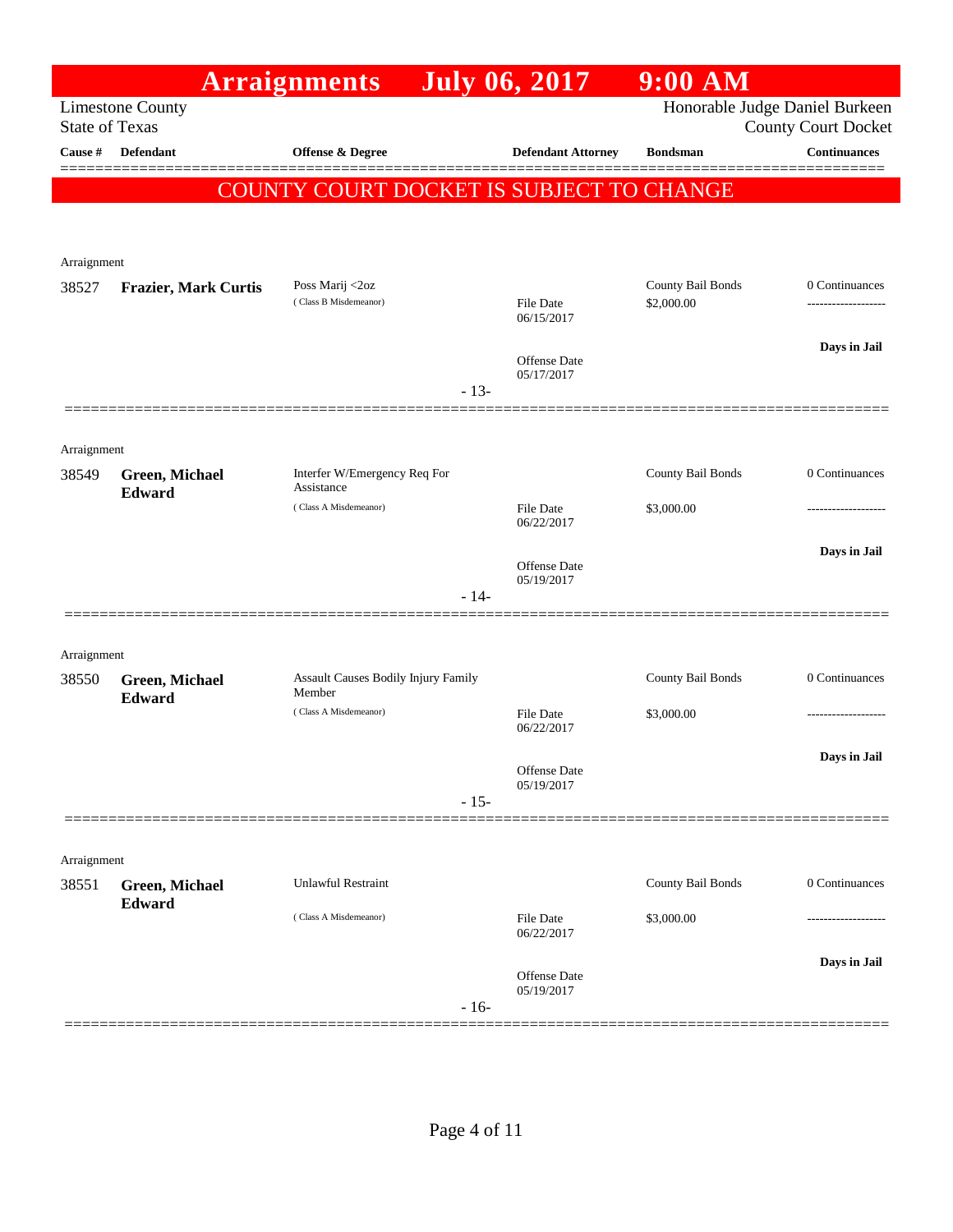|                       |                            | <b>Arraignments</b>                      | <b>July 06, 2017</b> |                                          | $9:00$ AM                              |                                                              |
|-----------------------|----------------------------|------------------------------------------|----------------------|------------------------------------------|----------------------------------------|--------------------------------------------------------------|
| <b>State of Texas</b> | <b>Limestone County</b>    |                                          |                      |                                          |                                        | Honorable Judge Daniel Burkeen<br><b>County Court Docket</b> |
| Cause #               | <b>Defendant</b>           | <b>Offense &amp; Degree</b>              |                      | <b>Defendant Attorney</b>                | <b>Bondsman</b>                        | <b>Continuances</b>                                          |
|                       |                            |                                          |                      | COUNTY COURT DOCKET IS SUBJECT TO CHANGE |                                        |                                                              |
|                       |                            |                                          |                      |                                          |                                        |                                                              |
| Arraignment           |                            |                                          |                      |                                          |                                        |                                                              |
| 38535                 | Harrell, Laura             | Poss Cs Pg $3 < 28g$                     |                      |                                          | County Bail Bonds                      | 0 Continuances                                               |
|                       | <b>Elizabeth</b>           | (Class A Misdemeanor)                    |                      | <b>File Date</b><br>06/16/2017           | \$2,000.00                             |                                                              |
|                       |                            |                                          |                      | Offense Date<br>05/26/2017               |                                        | Days in Jail                                                 |
|                       |                            |                                          | $-17-$               |                                          |                                        |                                                              |
|                       |                            |                                          |                      |                                          |                                        |                                                              |
| Arraignment<br>38536  | Harrell, Laura             | Poss Marij <2oz                          |                      |                                          | County Bail Bonds                      | 0 Continuances                                               |
|                       | <b>Elizabeth</b>           | (Class B Misdemeanor)                    |                      | File Date                                | \$1,000.00                             |                                                              |
|                       |                            |                                          |                      | 06/16/2017                               |                                        | Days in Jail                                                 |
|                       |                            |                                          |                      | <b>Offense</b> Date<br>05/26/2017        |                                        |                                                              |
|                       |                            |                                          | $-18-$               |                                          |                                        |                                                              |
| Arraignment           |                            |                                          |                      |                                          |                                        |                                                              |
| 38510                 | Harris, Bryan Thomas       | Poss Marij <2oz                          |                      |                                          | County Bail Bonds                      | 0 Continuances                                               |
|                       |                            | (Class B Misdemeanor)                    |                      | File Date<br>05/24/2017                  | \$1,000.00                             |                                                              |
|                       |                            |                                          |                      | Offense Date                             |                                        | Days in Jail                                                 |
|                       |                            |                                          | $-19-$               | 05/04/2017                               |                                        |                                                              |
|                       |                            |                                          |                      |                                          |                                        |                                                              |
| Arraignment           |                            |                                          |                      |                                          |                                        |                                                              |
| 38512                 | <b>Henderson, Cory Ray</b> | Poss Marij <2oz<br>(Class B Misdemeanor) |                      | File Date<br>05/24/2017                  | <b>County Bail Bonds</b><br>\$2,000.00 | 0 Continuances<br>-------------                              |
|                       |                            |                                          | $-20-$               | <b>Offense</b> Date<br>03/09/2017        |                                        | Days in Jail                                                 |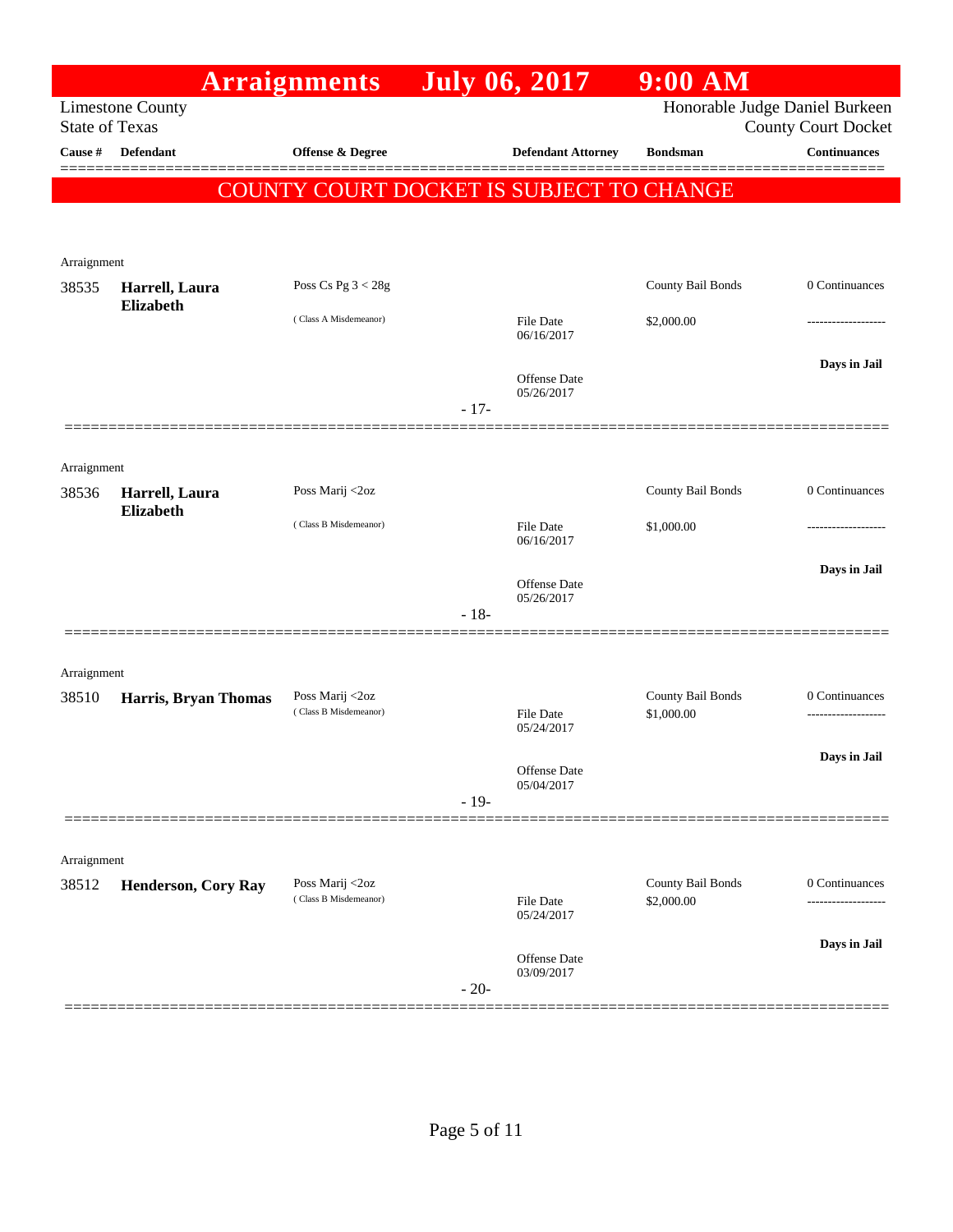|                                  |                                    | <b>Arraignments</b>                        |        | <b>July 06, 2017</b>           | $9:00$ AM                      |                                                   |
|----------------------------------|------------------------------------|--------------------------------------------|--------|--------------------------------|--------------------------------|---------------------------------------------------|
|                                  | <b>Limestone County</b>            |                                            |        |                                | Honorable Judge Daniel Burkeen |                                                   |
| <b>State of Texas</b><br>Cause # | <b>Defendant</b>                   | <b>Offense &amp; Degree</b>                |        | <b>Defendant Attorney</b>      | <b>Bondsman</b>                | <b>County Court Docket</b><br><b>Continuances</b> |
|                                  |                                    |                                            |        |                                |                                |                                                   |
|                                  |                                    | COUNTY COURT DOCKET IS SUBJECT TO CHANGE   |        |                                |                                |                                                   |
|                                  |                                    |                                            |        |                                |                                |                                                   |
| Arraignment                      |                                    |                                            |        |                                |                                |                                                   |
| 38339                            | Hopwood, Eboni                     | <b>Bad Faith Malicious Reckless Report</b> |        |                                | Falls County Bonding           | 0 Continuances                                    |
|                                  | <b>Renee</b>                       | (Class A Misdemeanor)                      |        | <b>File Date</b>               | \$2,500.00                     |                                                   |
|                                  |                                    |                                            |        | 01/25/2017                     |                                |                                                   |
|                                  |                                    |                                            |        | <b>Offense Date</b>            |                                | Days in Jail                                      |
|                                  |                                    |                                            | $-21-$ | 12/13/2016                     |                                |                                                   |
|                                  |                                    |                                            |        |                                |                                |                                                   |
|                                  |                                    |                                            |        |                                |                                |                                                   |
| Arraignment<br>38509             | Hutchison, Calob                   | Poss Marij <2oz                            |        |                                | County Bail Bonds              | 0 Continuances                                    |
|                                  | <b>Delasand</b>                    |                                            |        |                                |                                |                                                   |
|                                  |                                    | (Class B Misdemeanor)                      |        | <b>File Date</b><br>05/23/2017 | \$2,000.00                     |                                                   |
|                                  |                                    |                                            |        |                                |                                | Days in Jail                                      |
|                                  |                                    |                                            |        | Offense Date<br>05/05/2017     |                                |                                                   |
|                                  |                                    |                                            | $-22-$ |                                |                                |                                                   |
|                                  |                                    |                                            |        |                                |                                |                                                   |
| Arraignment                      |                                    | Viol Bond/Protective Order                 |        |                                | Reed, Benjie                   | 0 Continuances                                    |
| 38533                            | <b>Isadore, Dedrick</b><br>Lewayne |                                            |        | Reed, Benjie                   |                                |                                                   |
|                                  |                                    | (Class A Misdemeanor)                      |        | File Date<br>06/15/2017        | \$3,000.00                     |                                                   |
|                                  |                                    |                                            |        |                                |                                | Days in Jail                                      |
|                                  |                                    |                                            |        | Offense Date<br>05/10/2017     |                                |                                                   |
|                                  |                                    |                                            | $-23-$ |                                |                                |                                                   |
|                                  |                                    |                                            |        |                                |                                |                                                   |
| Arraignment                      |                                    |                                            |        |                                |                                |                                                   |
| 38534                            | <b>Isadore, Dedrick</b><br>Lewayne | Poss Marij <2oz                            |        | Reed, Benjie                   | Reed, Benjie                   | 0 Continuances                                    |
|                                  |                                    | (Class B Misdemeanor)                      |        | File Date                      | \$2,000.00                     |                                                   |
|                                  |                                    |                                            |        | 06/15/2017                     |                                |                                                   |
|                                  |                                    |                                            |        | Offense Date                   |                                | Days in Jail                                      |
|                                  |                                    |                                            | $-24-$ | 05/15/2017                     |                                |                                                   |
|                                  |                                    |                                            |        |                                |                                |                                                   |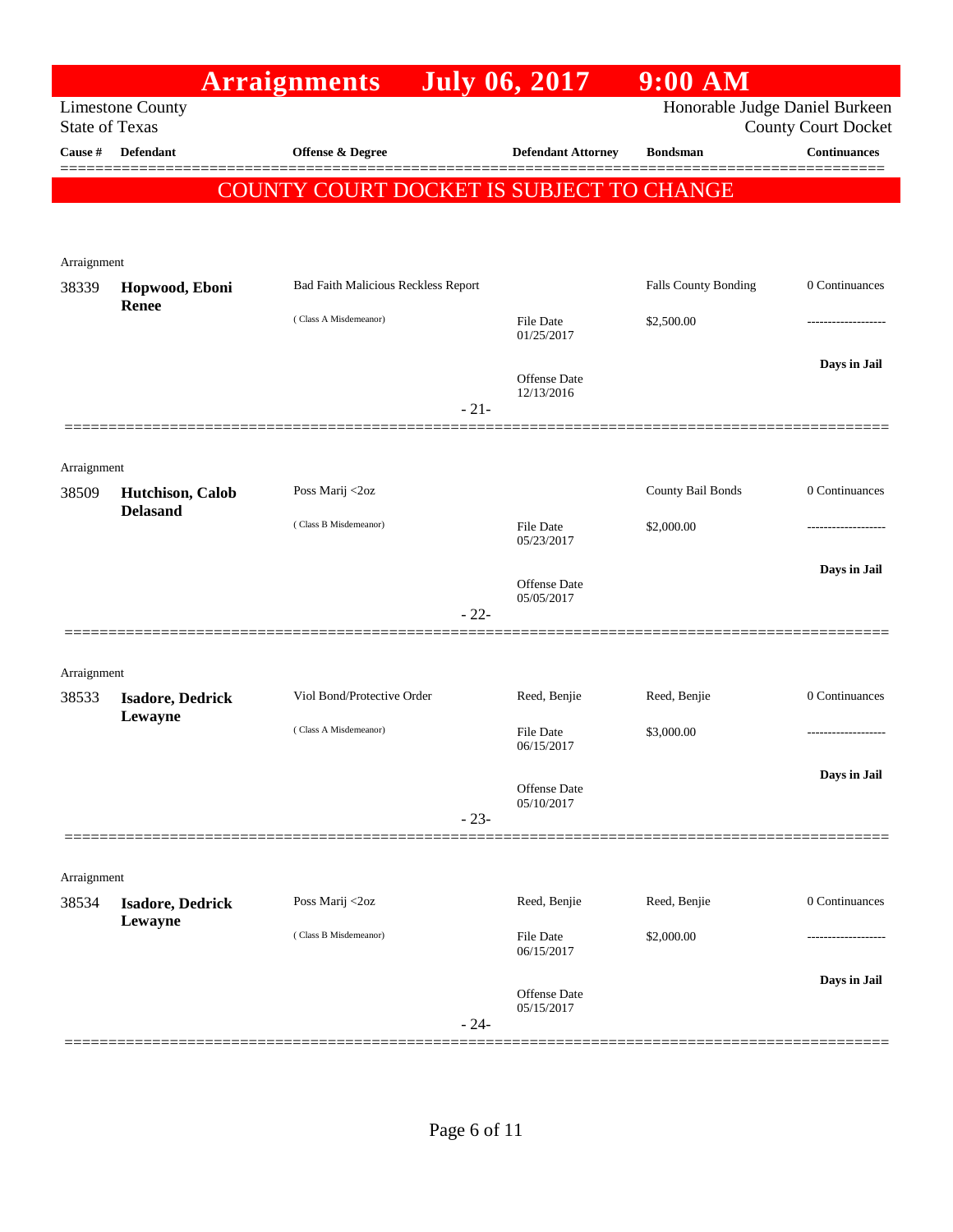|                              |                                                        |                                                                                                                                   | $9:00$ AM                                                                                                                                                          |                                                                                       |
|------------------------------|--------------------------------------------------------|-----------------------------------------------------------------------------------------------------------------------------------|--------------------------------------------------------------------------------------------------------------------------------------------------------------------|---------------------------------------------------------------------------------------|
| <b>Limestone County</b>      |                                                        |                                                                                                                                   |                                                                                                                                                                    | Honorable Judge Daniel Burkeen<br><b>County Court Docket</b>                          |
| <b>Defendant</b>             | Offense & Degree                                       | <b>Defendant Attorney</b>                                                                                                         | <b>Bondsman</b>                                                                                                                                                    | <b>Continuances</b>                                                                   |
|                              |                                                        |                                                                                                                                   |                                                                                                                                                                    |                                                                                       |
|                              |                                                        |                                                                                                                                   |                                                                                                                                                                    |                                                                                       |
|                              |                                                        |                                                                                                                                   |                                                                                                                                                                    |                                                                                       |
|                              |                                                        |                                                                                                                                   |                                                                                                                                                                    | 0 Continuances                                                                        |
|                              | (Class B Misdemeanor)                                  | File Date<br>05/23/2016                                                                                                           | \$1,000.00                                                                                                                                                         |                                                                                       |
|                              |                                                        |                                                                                                                                   |                                                                                                                                                                    | Days in Jail                                                                          |
|                              |                                                        | 01/14/2015                                                                                                                        |                                                                                                                                                                    |                                                                                       |
|                              |                                                        |                                                                                                                                   |                                                                                                                                                                    |                                                                                       |
| Arraignment                  |                                                        |                                                                                                                                   |                                                                                                                                                                    |                                                                                       |
| <b>Malsbury, David Allen</b> | Theft Prop >=\$100<\$750                               |                                                                                                                                   | County Bail Bonds                                                                                                                                                  | 0 Continuances                                                                        |
|                              |                                                        | 06/15/2017                                                                                                                        |                                                                                                                                                                    | ------------------                                                                    |
|                              |                                                        |                                                                                                                                   |                                                                                                                                                                    | Days in Jail                                                                          |
|                              |                                                        | 05/03/2017                                                                                                                        |                                                                                                                                                                    |                                                                                       |
|                              |                                                        |                                                                                                                                   |                                                                                                                                                                    |                                                                                       |
| Arraignment                  |                                                        |                                                                                                                                   |                                                                                                                                                                    |                                                                                       |
| Martinez, Joe Luis           | Display Fictitious License Plate                       |                                                                                                                                   | County Bail Bonds                                                                                                                                                  | 0 Continuances<br>------------------                                                  |
|                              |                                                        | 05/24/2017                                                                                                                        |                                                                                                                                                                    |                                                                                       |
|                              |                                                        | Offense Date                                                                                                                      |                                                                                                                                                                    | Days in Jail                                                                          |
|                              |                                                        | 04/12/2017                                                                                                                        |                                                                                                                                                                    |                                                                                       |
|                              |                                                        |                                                                                                                                   |                                                                                                                                                                    |                                                                                       |
| Arraignment                  |                                                        |                                                                                                                                   |                                                                                                                                                                    |                                                                                       |
| Martinez, Joe Luis           | Driving W/Lic Inv W/Prev                               |                                                                                                                                   | County Bail Bonds                                                                                                                                                  | 0 Continuances                                                                        |
|                              | (Class B Misdemeanor)                                  | File Date<br>05/24/2017                                                                                                           | \$2,000.00                                                                                                                                                         | .                                                                                     |
|                              |                                                        |                                                                                                                                   |                                                                                                                                                                    | Days in Jail                                                                          |
|                              |                                                        | 04/12/2017                                                                                                                        |                                                                                                                                                                    |                                                                                       |
|                              | <b>State of Texas</b><br>Arraignment<br>King, Virginia | <b>Arraignments</b><br>Theft Prop>=\$20<\$500 By Check<br>(Class B Misdemeanor)<br>(Class B Misdemeanor)<br>Conv/Susp/W/O Fin Res | <b>July 06, 2017</b><br><b>Offense Date</b><br>$-25-$<br><b>File Date</b><br><b>Offense Date</b><br>$-26-$<br>File Date<br>$-27-$<br><b>Offense Date</b><br>$-28-$ | COUNTY COURT DOCKET IS SUBJECT TO CHANGE<br>Personal Bond<br>\$1,000.00<br>\$2,000.00 |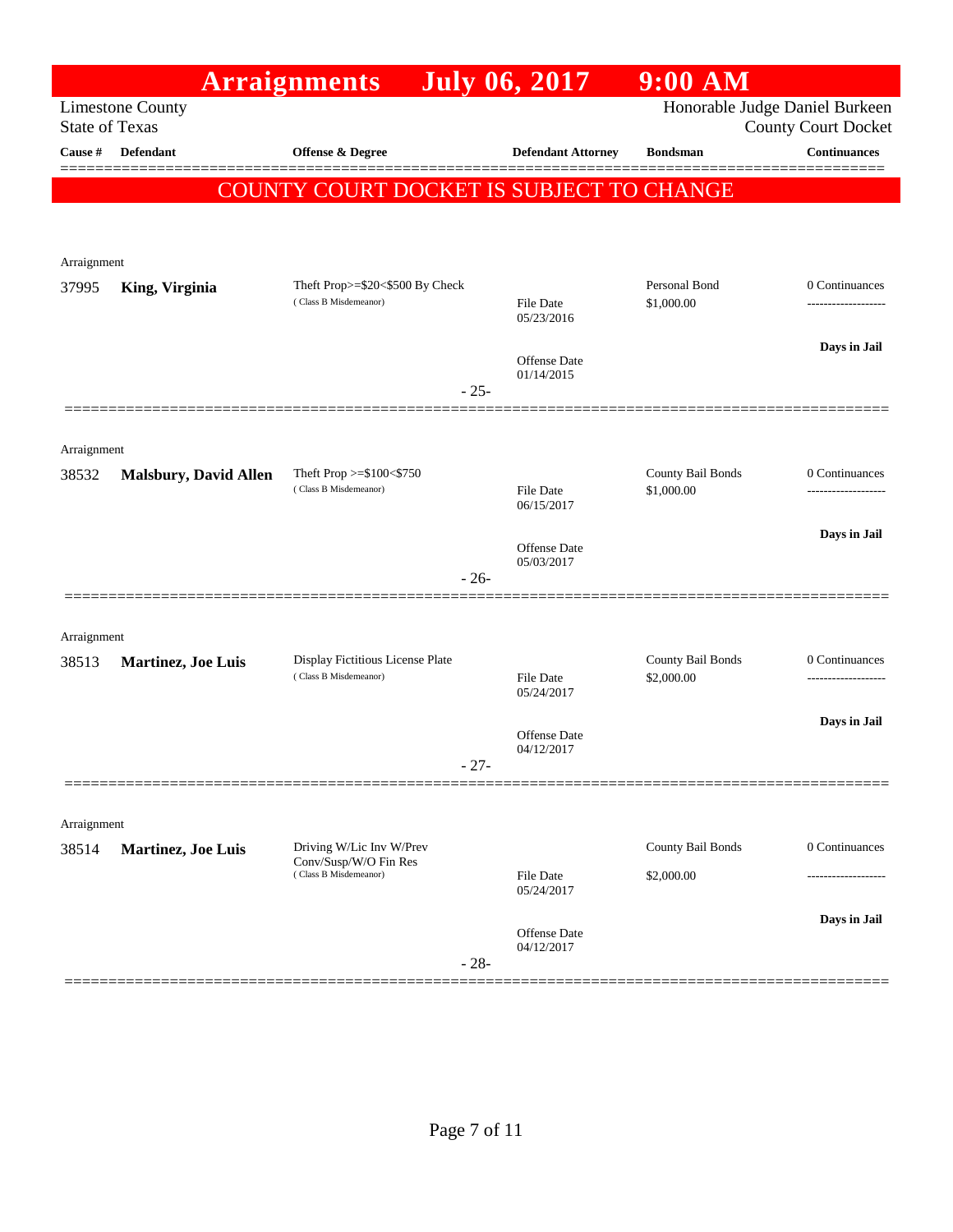|                       |                                                  | <b>Arraignments</b> July 06, 2017                                          |                                   | $9:00$ AM                                            |                            |
|-----------------------|--------------------------------------------------|----------------------------------------------------------------------------|-----------------------------------|------------------------------------------------------|----------------------------|
|                       | <b>Limestone County</b><br><b>State of Texas</b> |                                                                            |                                   | Honorable Judge Daniel Burkeen                       | <b>County Court Docket</b> |
| Cause #               | <b>Defendant</b>                                 | <b>Offense &amp; Degree</b>                                                | <b>Defendant Attorney</b>         | <b>Bondsman</b>                                      | <b>Continuances</b>        |
|                       |                                                  | <b>COUNTY COURT DOCKET IS SUBJECT TO CHANGE</b>                            |                                   |                                                      |                            |
| <b>Status Hearing</b> |                                                  |                                                                            |                                   |                                                      |                            |
| 38070                 | <b>Oneal, Russell Gene</b>                       | Assault Causes Bodily Injury Family<br>Member<br>(Class A Misdemeanor)     | <b>File Date</b><br>07/01/2016    | Coming To Get You Bail<br><b>Bonds</b><br>\$3,000.00 | 0 Continuances             |
|                       |                                                  | $-29-$                                                                     | <b>Offense Date</b><br>05/28/2016 |                                                      | Days in Jail               |
| <b>Status Hearing</b> |                                                  |                                                                            |                                   |                                                      |                            |
| 38175                 | <b>Oneal, Russell Gene</b>                       | Driving W/Lic Inv W/Prev<br>Conv/Susp/W/O Fin Res<br>(Class B Misdemeanor) | <b>File Date</b><br>09/15/2016    | Coming To Get You Bail<br><b>Bonds</b><br>\$1,500.00 | 0 Continuances             |
|                       |                                                  | $-30-$                                                                     | Offense Date<br>07/04/2016        |                                                      | Days in Jail               |
| Arraignment           |                                                  |                                                                            |                                   |                                                      |                            |
| 38520                 | Perez, Eduardo                                   | Poss Marij <2oz<br>(Class B Misdemeanor)                                   | <b>File Date</b><br>06/06/2017    | County Bail Bonds<br>\$2,000.00                      | 0 Continuances             |
|                       |                                                  | $-31-$                                                                     | <b>Offense Date</b><br>05/19/2017 |                                                      | Days in Jail               |
| Arraignment           |                                                  |                                                                            |                                   |                                                      |                            |
| 38539                 | Price, Crystal Javon                             | Driving W/Lic Inv W/Prev<br>Conv/Susp/W/O Fin Res<br>(Class B Misdemeanor) | File Date                         | County Bail Bonds<br>\$2,000.00                      | 0 Continuances             |
|                       |                                                  |                                                                            | 06/20/2017                        |                                                      | Days in Jail               |
|                       |                                                  | $-32-$                                                                     | <b>Offense Date</b><br>05/12/2017 |                                                      |                            |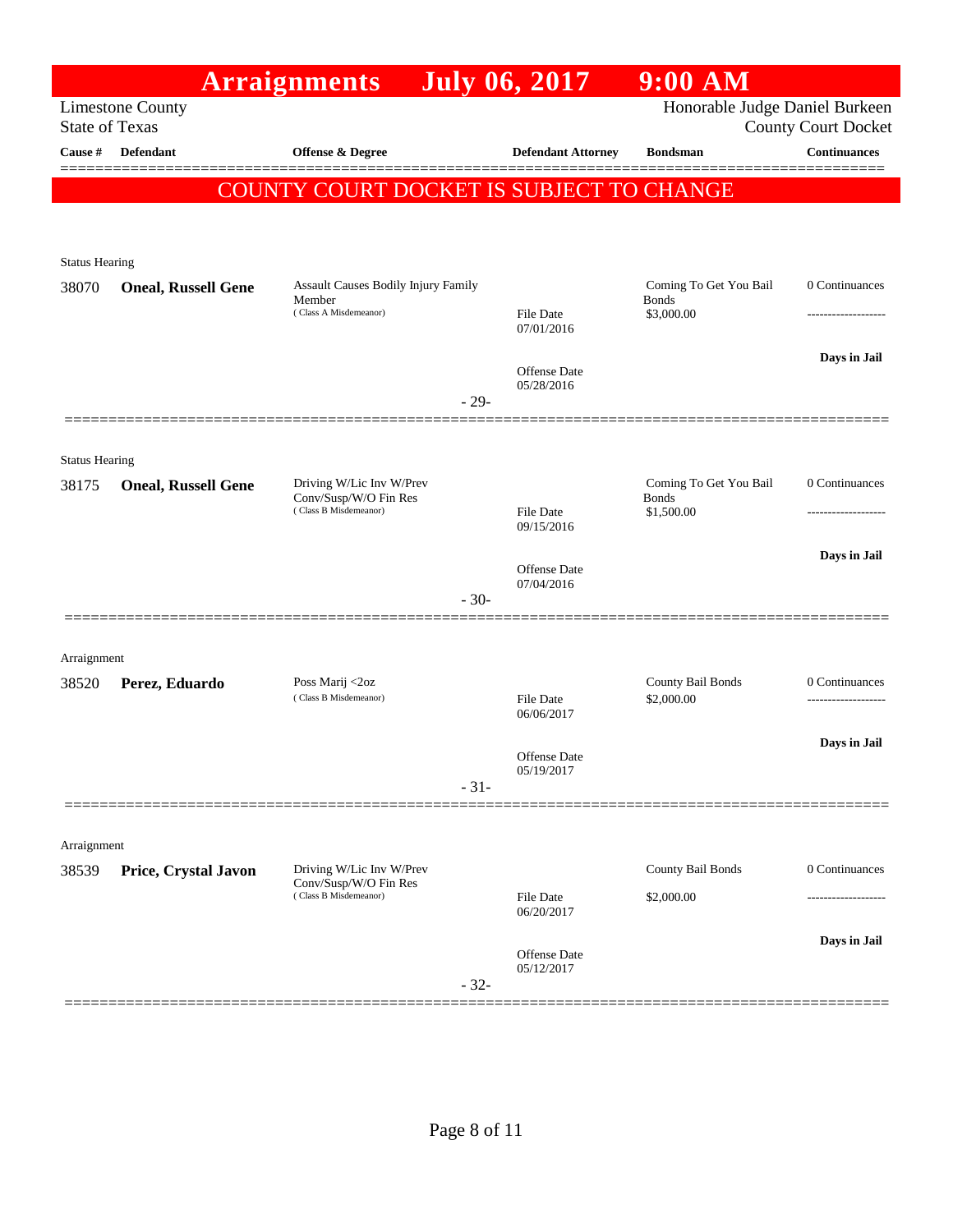|                       |                                            | <b>Arraignments</b>                                      | <b>July 06, 2017</b>           | $9:00$ AM                       |                                                              |
|-----------------------|--------------------------------------------|----------------------------------------------------------|--------------------------------|---------------------------------|--------------------------------------------------------------|
| <b>State of Texas</b> | <b>Limestone County</b>                    |                                                          |                                |                                 | Honorable Judge Daniel Burkeen<br><b>County Court Docket</b> |
| Cause #               | <b>Defendant</b>                           | Offense & Degree                                         | <b>Defendant Attorney</b>      | <b>Bondsman</b>                 | <b>Continuances</b>                                          |
|                       |                                            | COUNTY COURT DOCKET IS SUBJECT TO CHANGE                 |                                |                                 |                                                              |
| Arraignment           |                                            |                                                          |                                |                                 |                                                              |
| 38543                 | Quiroga, Jonathan                          | Criminal Mischief >=\$100<\$750<br>(Class B Misdemeanor) | <b>File Date</b><br>06/20/2017 | County Bail Bonds<br>\$1,000.00 | 0 Continuances<br>-----------------                          |
|                       |                                            | $-33-$                                                   | Offense Date<br>05/29/2017     |                                 | Days in Jail                                                 |
| Arraignment           |                                            |                                                          |                                |                                 |                                                              |
| 38347                 | <b>Ritchie, Sterling</b><br><b>Everett</b> | Driving W/Lic Inv W/Prev<br>Conv/Susp/W/O Fin Res        |                                | Player Bail Bonds               | 0 Continuances                                               |
|                       |                                            | (Class B Misdemeanor)                                    | <b>File Date</b><br>01/26/2017 | \$2,500.00                      |                                                              |
|                       |                                            |                                                          |                                |                                 | Days in Jail                                                 |
|                       |                                            | $-34-$                                                   | Offense Date<br>12/20/2016     |                                 |                                                              |
| Arraignment           |                                            |                                                          |                                |                                 |                                                              |
| 38523                 | Rivera, Christian<br><b>James</b>          | <b>Burglary Of Vehicle</b>                               |                                | County Bail Bonds               | 0 Continuances                                               |
|                       |                                            | (Class A Misdemeanor)                                    | <b>File Date</b><br>06/09/2017 | \$2,500.00                      |                                                              |
|                       |                                            | $-35-$                                                   | Offense Date<br>05/02/2017     |                                 | Davs in Jail                                                 |
| Arraignment           |                                            |                                                          |                                |                                 |                                                              |
| 38541                 | <b>Robinson, Antoine</b><br><b>Dwayne</b>  | Interfer W/Emergency Req For<br>Assistance               |                                | County Bail Bonds               | 0 Continuances                                               |
|                       |                                            | (Class A Misdemeanor)                                    | <b>File Date</b><br>06/20/2017 | \$3,000.00                      |                                                              |
|                       |                                            | $-36-$                                                   | Offense Date<br>04/27/2017     |                                 | Days in Jail                                                 |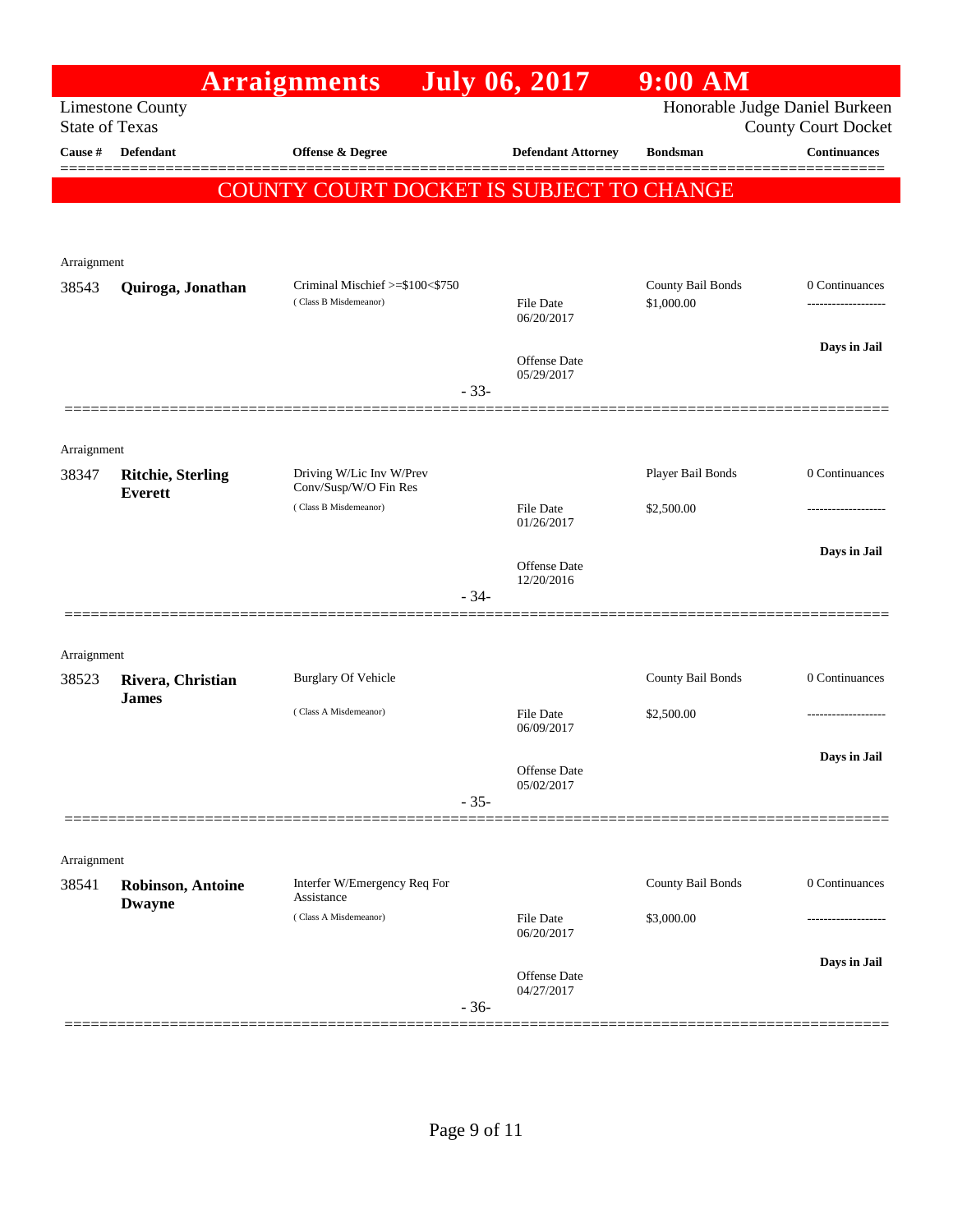|                                  |                          | <b>Arraignments</b>                                  |        | <b>July 06, 2017</b>              | $9:00$ AM         |                                                   |
|----------------------------------|--------------------------|------------------------------------------------------|--------|-----------------------------------|-------------------|---------------------------------------------------|
|                                  | <b>Limestone County</b>  |                                                      |        |                                   |                   | Honorable Judge Daniel Burkeen                    |
| <b>State of Texas</b><br>Cause # | <b>Defendant</b>         | Offense & Degree                                     |        | <b>Defendant Attorney</b>         | <b>Bondsman</b>   | <b>County Court Docket</b><br><b>Continuances</b> |
|                                  |                          |                                                      |        |                                   |                   |                                                   |
|                                  |                          | COUNTY COURT DOCKET IS SUBJECT TO CHANGE             |        |                                   |                   |                                                   |
|                                  |                          |                                                      |        |                                   |                   |                                                   |
| Arraignment                      |                          |                                                      |        |                                   |                   |                                                   |
| 38542                            | <b>Robinson, Antoine</b> | <b>Assault Causes Bodily Injury Family</b><br>Member |        |                                   | County Bail Bonds | 0 Continuances                                    |
|                                  | <b>Dwayne</b>            | (Class A Misdemeanor)                                |        | File Date                         | \$3,000.00        |                                                   |
|                                  |                          |                                                      |        | 06/20/2017                        |                   |                                                   |
|                                  |                          |                                                      |        | <b>Offense</b> Date               |                   | Days in Jail                                      |
|                                  |                          |                                                      | $-37-$ | 04/27/2017                        |                   |                                                   |
|                                  |                          |                                                      |        |                                   |                   |                                                   |
| Arraignment                      |                          |                                                      |        |                                   |                   |                                                   |
| 38528                            | Salas, Jaziel            | Poss Marij <2oz                                      |        |                                   | County Bail Bonds | 0 Continuances                                    |
|                                  |                          | (Class B Misdemeanor)                                |        | File Date<br>06/15/2017           | \$2,000.00        |                                                   |
|                                  |                          |                                                      |        |                                   |                   | Days in Jail                                      |
|                                  |                          |                                                      |        | <b>Offense</b> Date<br>05/02/2017 |                   |                                                   |
|                                  |                          |                                                      | $-38-$ |                                   |                   |                                                   |
|                                  |                          |                                                      |        |                                   |                   |                                                   |
| Arraignment<br>38511             | <b>Shockley, Travis</b>  | Poss Marij <2oz                                      |        |                                   | County Bail Bonds | 0 Continuances                                    |
|                                  | <b>Dewayne</b>           |                                                      |        |                                   |                   |                                                   |
|                                  |                          | (Class B Misdemeanor)                                |        | File Date<br>05/24/2017           | \$2,500.00        |                                                   |
|                                  |                          |                                                      |        |                                   |                   | Days in Jail                                      |
|                                  |                          |                                                      |        | Offense Date<br>05/13/2017        |                   |                                                   |
|                                  |                          |                                                      | $-39-$ |                                   |                   |                                                   |
|                                  |                          |                                                      |        |                                   |                   |                                                   |
| Arraignment<br>38521             | Smith, Joseph            | Driving While Intoxicated 2nd                        |        | Moore, David E.                   | County Bail Bonds | 0 Continuances                                    |
|                                  | <b>Seymour</b>           | (Class A Misdemeanor)                                |        |                                   |                   |                                                   |
|                                  |                          |                                                      |        | File Date<br>06/08/2017           | \$3,000.00        | .                                                 |
|                                  |                          |                                                      |        |                                   |                   | Days in Jail                                      |
|                                  |                          |                                                      |        | <b>Offense Date</b><br>05/14/2017 |                   |                                                   |
|                                  |                          |                                                      | $-40-$ |                                   |                   |                                                   |